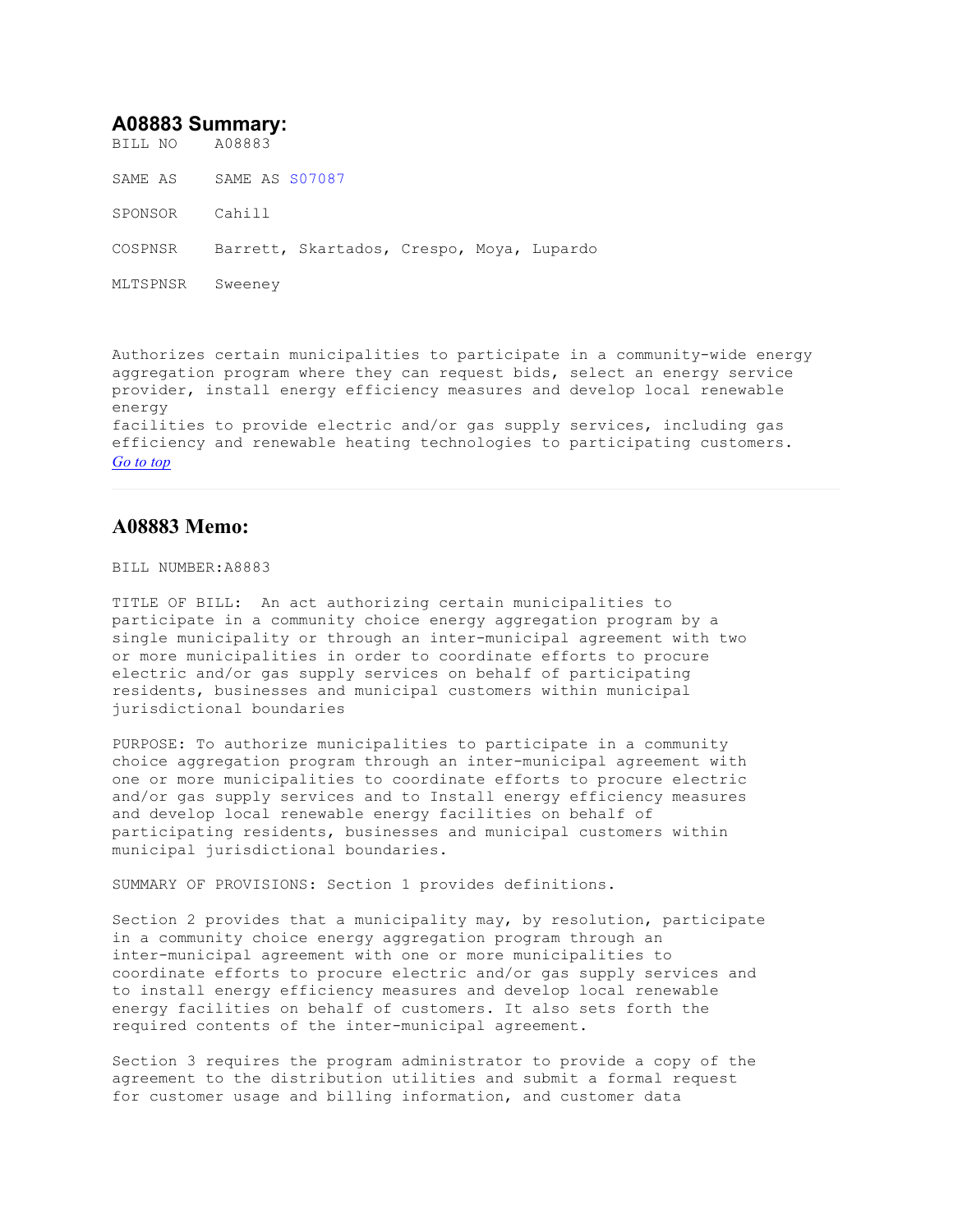pertaining to energy efficiency program participation and renewable energy use. It also requires the utilities to supply required information to the administrator within 120 days.

Section 4 authorizes the community choice aggregator to advertise for the request for bids from Energy Service Companies ("ESCOs") for the provision of services for the program. The solicitation must include price benchmarks, provide that ESCOs will not levy any cancellation charges, and provide for a website for participating customers to view the monthly rates charged, and to view any related services and products being offered by the community choice aggregation program administrator. Community choice aggregators are authorized to select the ESCO that will offer the best service, or can elect to reject all bids and re-advertise. This section also authorizes the community choice aggregator to enter into a contract with the chosen ESCO or ESCOs and outlines the requirements of such contract.

Section 5 requires the community choice aggregator to obtain from the distribution utility a list of customers affected by the contract with the ESCO, and the community choice aggregator must provide notice to those customers. The notice must include instructions for how to opt-out within the sixty-day opt-out period. Provision is also made for customers already served by an ESCO to opt-in to a community choice aggregation program. After the sixty-day period, the utility must provide a list to the community choice aggregator of the number of customers that elected to opt-out and opt-in, and those customers'

information.The administrator must then submit that information to the ESCO(s) with which it contract(s).

Section 6 provides for a Public Service Commission (PSC) audit, within 365 days of commencement of the contract, to ensure that cost benchmarks have been reached. If the PSC determines they have not been reached, the contract shall be subject to termination by resolution of the community choice aggregator's governing board.

Section 7 requires the PSC to submit, within 30 months of establishment of a contract, a report to the Executive, Senate and Assembly detailing the performance of the aggregation contract.

Section 8 states that the Energy Services Company Bill of Rights is applicable to participating customers.

Section 9 provides the effective date.

JUSTIFICATION: Citizens for Local Power is an Ulster County-based organization that works with municipalities, elected officials, labor, and citizens to foster engagement in energy issues and regulatory proceedings that affect them, as well as to promote energy demand reduction and expanded renewable energy use at the community level. CLP is facilitating the formation of a Municipal Energy Consortium (based initially in Ulster County) to reduce energy costs for residents, businesses, and municipalities, to enhance community resiliency, and to foster the transition to a clean energy economy in the mid-Hudson region.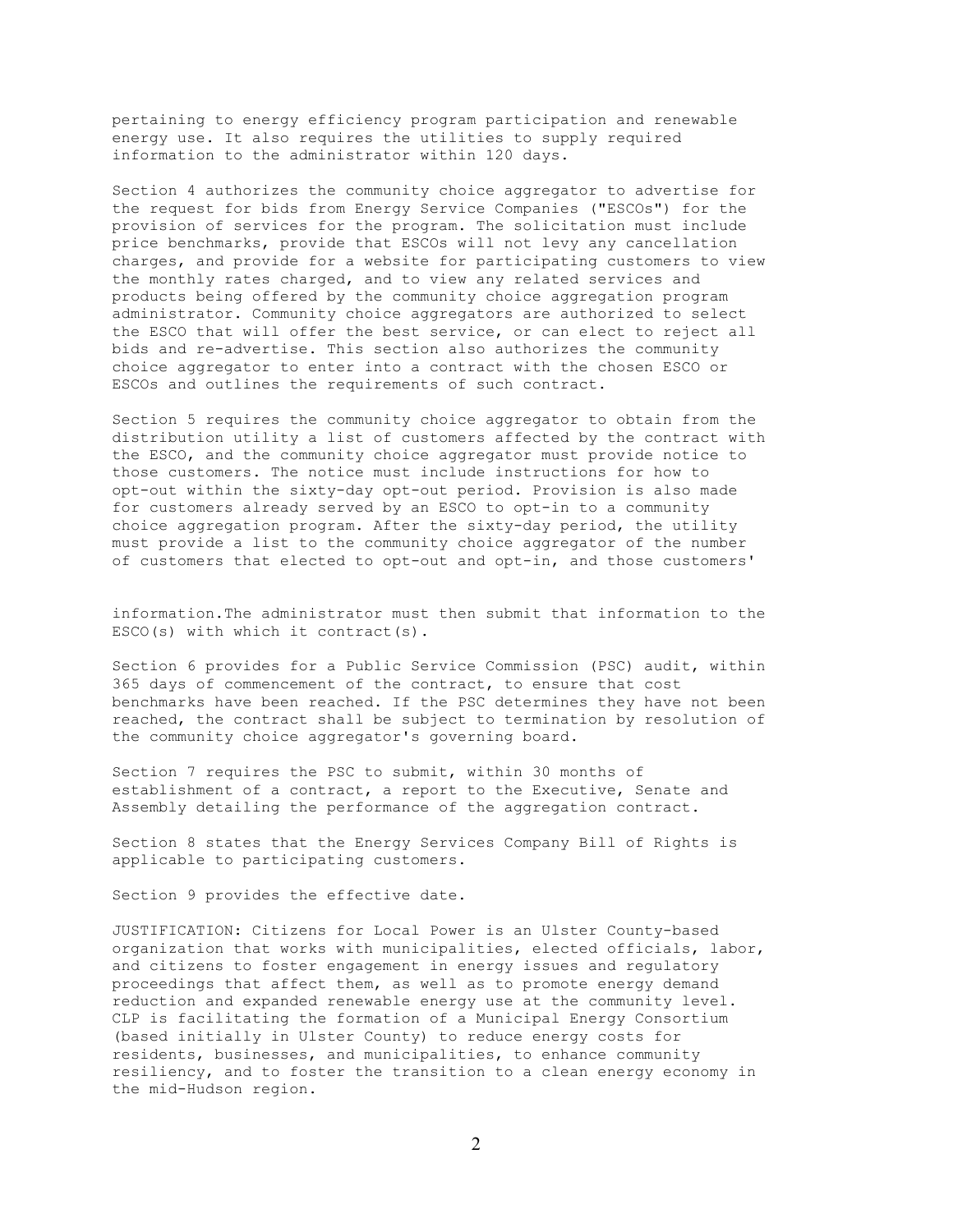The creation of the community choice aggregation (CCA) program arose out of CLP's efforts to further these important goals, including the desire to save residents and businesses money. CCA programs allow a large number of residents to pool together and shop around at different ESCOs and obtain the best price. Pooling together will increase purchasing power, potentially resulting in a better price, similar to the idea of buying in bulk. CCA is an effective tool for empowering communities to choose their energy supplier, and also enables communities to choose clean energy suppliers, realize greenhouse gas reduction benefits, and finance local generation assets to boost economic development in the region. CCA programs are already authorized in six states: California, Ohio, Massachusetts, Rhode Island, Illinois, and New Jersey.

This bill revises and expands upon A.7896A-2013 so that all municipalities in New York may benefit from this invaluable tool to provide lower cost energy, and to promote energy efficiency and renewable energy use consistent with State and Regional objectives. Local Power Inc., which founded Community Choice Aggregation two decades ago and initiated CCA enabling legislation for the States of Massachusetts and California, drafted this bill at the request of Citizens for Local Power.

FISCAL IMPLICATIONS: None

HISTORY: This is a new bill.

\_\_\_\_\_\_\_\_\_\_\_

EFFECTIVE DATE: Immediate.

*Go to top*

# **A08883 Text:**

S T A T E O F N E W Y O R K

#### <u>8883</u>

### I N A S S E M B L Y

February 27, 2014

 Introduced by M. of A. CAHILL -- read once and referred to the Committee on Energy

 AN ACT authorizing certain municipalities to participate in a community choice energy aggregation program by a single municipality or through an inter-municipal agreement with two or more municipalities in order to coordinate efforts to procure electric and/or gas supply services on behalf of participating residents, businesses and municipal custom ers within municipal jurisdictional boundaries

 THE PEOPLE OF THE STATE OF NEW YORK, REPRESENTED IN SENATE AND ASSEM- BLY, DO ENACT AS FOLLOWS: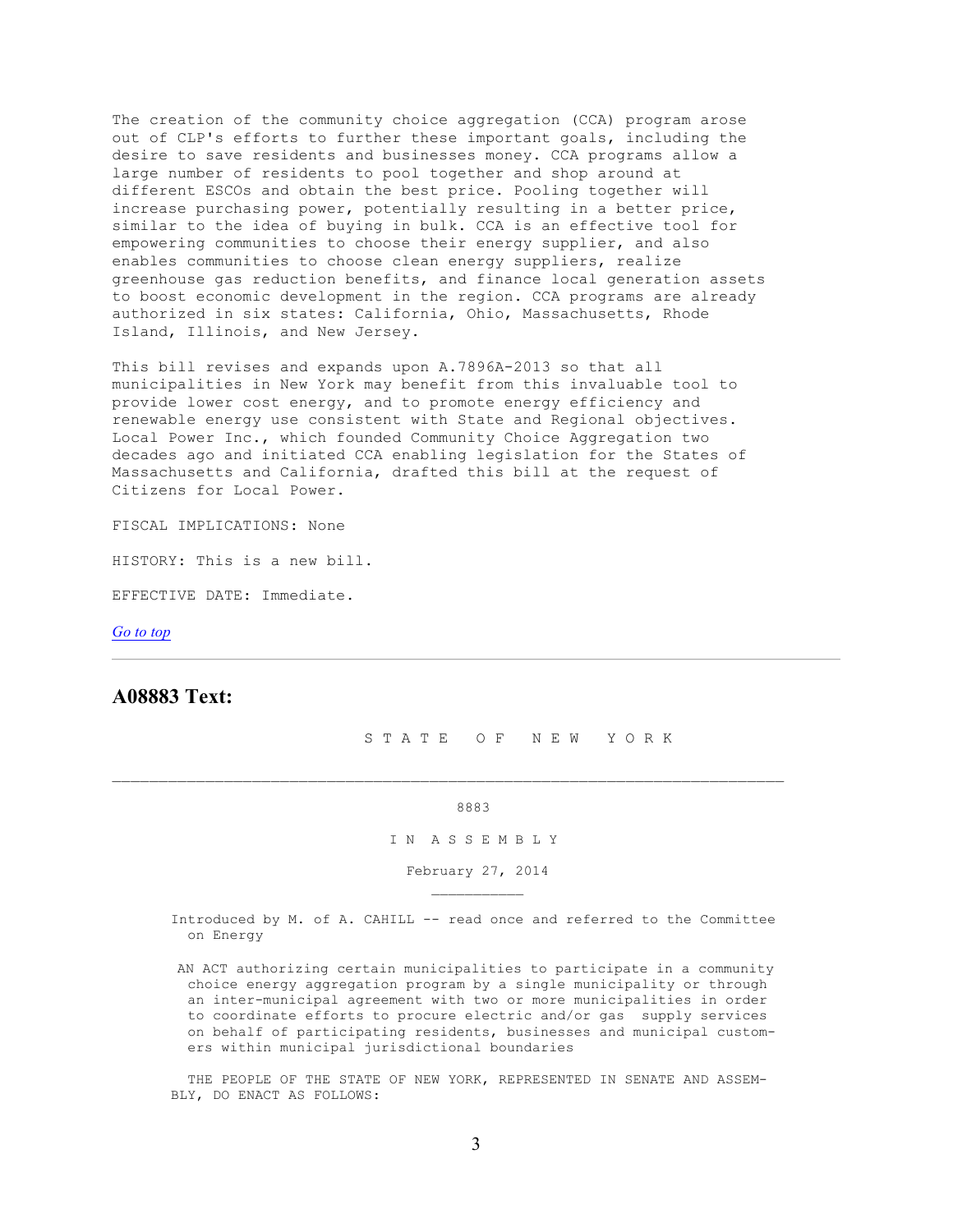1 Section 1. Definitions. The following terms, when used in this act, 2 shall have the following meanings:

 3 1. "Customer" shall mean a customer of record who received residential 4 or non-residential electric and/or gas supply services from a distrib-<br>5 ution utility at the time of a local resolution by his or her municiution utility at the time of a local resolution by his or her munici- 6 pality to participate in a municipally administered community-wide ener- 7 gy aggregation program, provided that such customer did not receive 8 electric and gas supply services from an energy services company and/or 9 a publicly-owned utility. a publicly-owned utility.

 10 2. "Distribution utility" or "distribution utilities" shall mean any 11 investor-owned utility in the state of New York.<br>12 3 "Participating customer" shall mean a custo

 12 3. "Participating customer" shall mean a customer who receives elec- 13 tric and/or gas supply services through a municipally administered 14 community-wide energy aggregation program, including residential and 15 commercial, and municipal customers.

 16 4. "Community choice aggregation," "program," or "community energy 17 aggregation program" shall mean an inter-municipal agreement or a munic- 18 ipal resolution for the purpose of coordinating or initiating efforts by 19 a municipality or by community choice aggregators to request bids for 20 and potentially select an ESCO or ESCOs to provide electric and/or gas 21 supply services to participating residential, commercial and government<br>22 customers customers.

 23 5. "Municipal governing board" is single municipal board for local 24 programs limited within municipal jurisdictional boundaries, or an

 EXPLANATION--Matter in ITALICS (underscored) is new; matter in brackets [ ] is old law to be omitted.

LBD14127-01-4

### A. 8883 2

 1 inter-municipal agreement entered into by resolution of two or more 2 municipal boards aggregating load on a regional basis.

 3 6. "Energy services company" or "ESCO" shall have the same meaning as 4 such term is used in subdivision 5 of section 44 of the public service 5 law.<br>6 7.

 6 7. "Municipality" or "municipalities" shall mean a city, town or 7 village located in the state of New York.

 8 8. "Community choice aggregator" or "energy aggregator" shall mean a 9 municipality authorized pursuant to a local resolution to participate in 10 an inter-municipal agreement establishing a municipal energy aggregation 11 program to offer energy services to residential, commercial and munici- 12 pal customers located within the energy aggregator's jurisdictional 13 boundaries.

 14 9. "Program administrator" shall mean a community choice aggregator 15 that is designated pursuant to a local municipal governing board resol- 16 ution or an inter-municipal agreement, or an employee or a contractor 17 designated by a community choice aggregator to fulfill the responsibil- 18 ities of: (i) requesting and compiling historical usage data of distrib- 19 ution utility customers as required under this act, (ii) submitting a 20 request for bids for energy supply services from ESCOs authorized to 21 supply electric and/or gas in New York state, and (iii) carrying out the 22 administration of the contract and implementation of aggregated 23 services.

 24 10. "Department: shall mean the New York state department of public 25 service.<br>26 S 2

 26 S 2. Community choice aggregation programs. 1. A municipality may, 27 after adopting a resolution approved by a majority of its governing 28 board, participate in a community choice aggregation program through an 29 inter-municipal agreement with one or more municipalities in order to 30 coordinate efforts, or through its own community choice aggregation 31 program to procure electric and/or gas supply services, and municipal 32 programs to develop energy efficiency and renewable energy installa- 33 tions, gas efficiency and renewable heating technologies on behalf of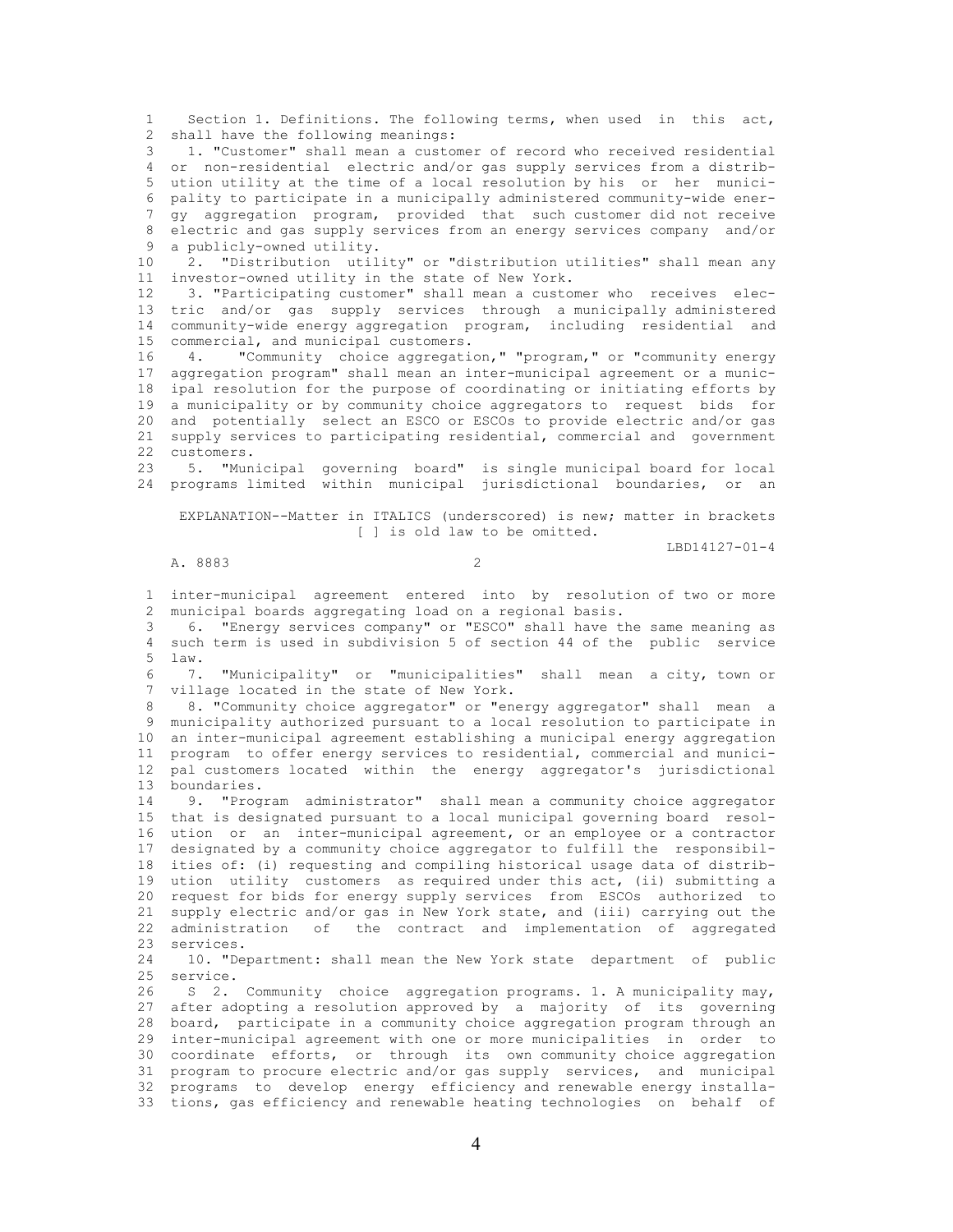34 its participating customers.<br>35 Such community choice agg

Such community choice aggregation program must provide for the desig- 36 nation of a program administrator to facilitate the operations of a 37 community choice aggregation program, including but not limited to the 38 receipt of customer historical usage data information from distribution 39 utilities pursuant to section three of this act and any communications 40 necessary with potential ESCOs that would provide electric and/or gas 41 supply services for such program, and otherwise entering into contracts 42 with other energy efficiency and renewable energy developers, including 43 gas efficiency and renewable heating technologies, provider power and/or 44 capacity to the community choice aggregation program.<br>45 2 2 Community choice aggregator shall be respons

2. A community choice aggregator shall be responsible for responding 46 to inquiries regarding the particular community choice aggregation 47 program in which it is a participant. Such community choice aggregator 48 shall provide contact information, including but not limited to a mail- 49 ing address, telephone number, e-mail address and fax number at which it 50 may be contacted in all notices to participating customers.

 51 3. In establishing a contract for electric and/or gas services with an 52 ESCO, a program administrator shall comply with article 7 of the public<br>53 officers law. 53 officers law.<br>54 S 3. Establ:

54 S 3. Establishment of community choice aggregation program. 1. The<br>55 program administrator designated pursuant to an inter-municipal agree- 55 program administrator designated pursuant to an inter-municipal agree- 56 ment or municipal resolution establishing a community-wide aggregation A. 8883 3

 1 program shall provide a copy of such agreement to the distribution util- 2 ities and submit a formal request for usage information provided for 3 under subdivision two of this section.<br>4 2 In order to augment energy

2. In order to augment energy efficiency and renewable energy 5 programs, and within 60 days of the establishment of a community choice 6 aggregation program or of an inter-municipal agreement establishing an 7 aggregation program and the formal request, distribution utilities 8 shall, at a reasonable cost as determined by the commission within 120 9 days of the effective date of this act, provide to the program adminis- 10 trator the following utility information regarding customers receiving 11 gas and/or electric supply services from such distribution utilities who 12 are eligible to receive service from the community choice aggregator:

 13 (a) aggregate monthly usage (kWh) by rate schedule: energy consumption 14 (kWh) for the most recent 60 months of completed information for each 15 customer class for a given period of time for each municipality included 16 in the data request;<br>17 (b) customer-spec

(b) customer-specific information from the current billing periods as 18 well as prior 60 months consisting of the following billing information: 19 meter number, service agreement number, name on agreement, service 20 address with zip code, mailing address with zip code, telephone number, 21 monthly kWh usage, monthly maximum demand where available, Baseline 22 Zone, low income residential participation (Home Energy Assistance 23 Program or HEAP), End Use Code (Heat Source), Service Voltage, Medical 24 Baseline, Meter Cycle, Bill Cycle, Level Payment Plan and other plans, 25 HP Load and Number of Units, monthly rate schedule for all accounts 26 within the community choice aggregator's territory;

 27 (c) system wide residential and non-residential load shapes by New 28 York Load Zones and New York Control Area designations for the most 29 recent five years for which the distribution utility has completed 30 information;<br>31 (d) standa

(d) standard system average load profiles by rate class also referred 32 to as Dynamic Load Profiles & Static Load Profiles posted to the 33 distribution utility's website;

 34 (e) quarterly or monthly aggregated participation data for energy 35 efficiency programs already tracked in New York State Energy Research 36 and Development Authority reports, as available;

37 (f) aggregate monthly usage (kWh) by zip code within a city code;

38 (g) customer-specific information consisting of: service agreement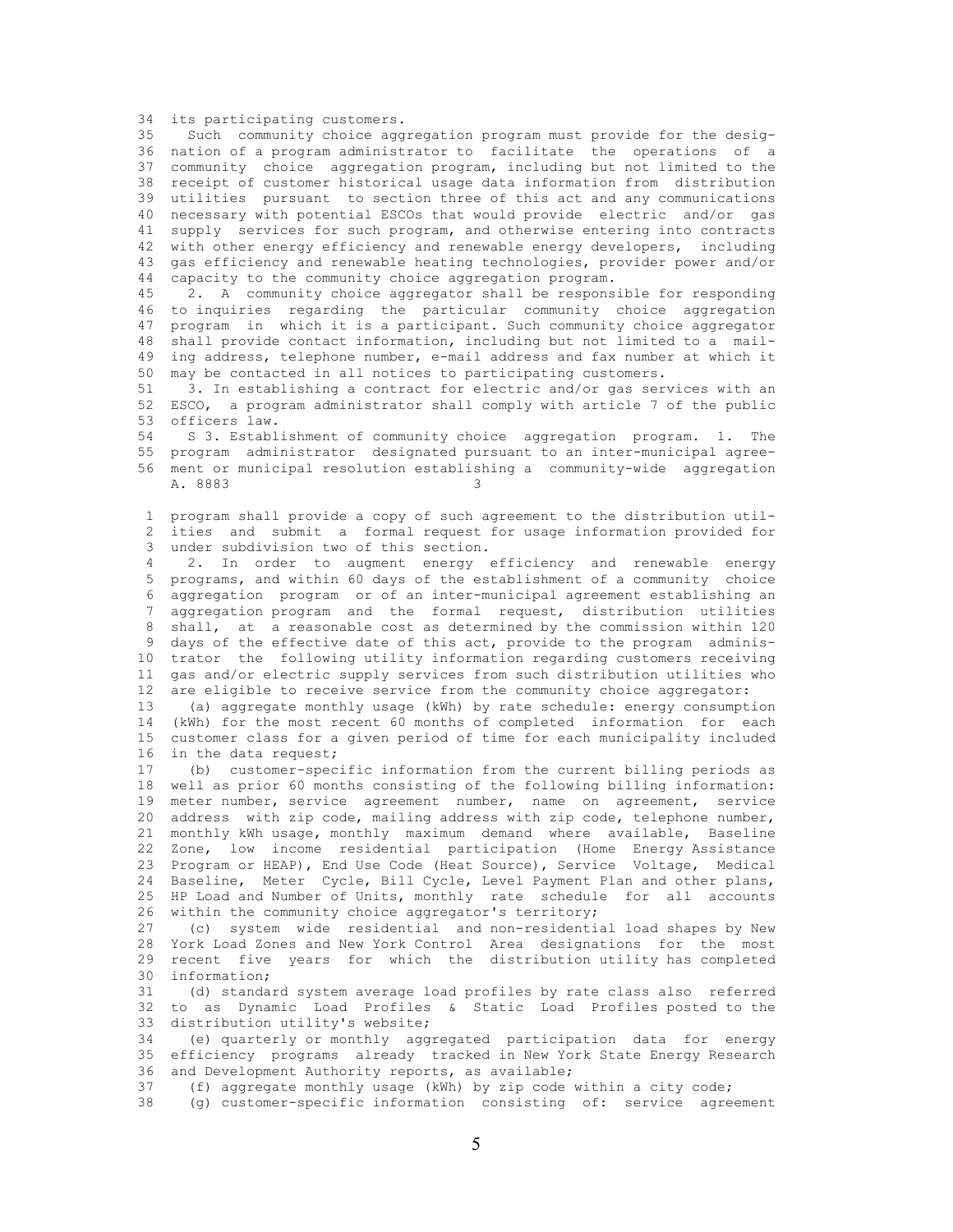39 number, monthly interval meter data where available, and rate schedule 40 for all accounts within the community choice aggregator's territory; 41 (h) number of service agreements in each rate schedule within a munic- 42 ipal energy aggregation's territory or proposed territory; 43 (i) mapping of customer rate schedule to rate class; 44 (j) estimated annual generation revenues by community choice 45 aggregator's territory; 46 (k) estimation of peak coincident and non-coincident demands; 47 (l) data fitting community choice aggregator's annual usage to New 48 York Control Area load shapes; estimation of peak coincident and non- 49 coincident demands;<br>50 (m) total annual (m) total annual kWh loads of bundled customers and customers already 51 receiving ESCO service, firstly on a monthly basis and secondly on a 52 rate schedule basis within the community choice aggregator's territory; 53 (n) aggregated residential, small commercial, large commercial and 54 government annual kWh usage for the past three years in a format by tier 55 for each rate schedule, and for Time of Use (TOU) rates or other meter- A. 8883 4 1 specific rates, providing further separation by summer/winter peak, 2 partial peak, and off peak periods and summer/winter period;<br>3 (0) annual proportional share of system benefit charge (o) annual proportional share of system benefit charge energy effi- 4 ciency funds for a community choice aggregator's proposed territory; 5 (p) system benefit charge customer payment by city code; 6 (q) all electricity usage data at the most granular interval recorded 7 by the distribution utility; 8 (r) all monthly unbundled rate components and charges for each custom-<br>9 er: 9 er;<br>10 ( 10 (s) natural gas consumption and billing data for all customers located 11 within the territorial boundaries of the community choice aggregator, 12 similar in extent and specification to what is being requested on the 13 electricity side (i.e. customer data, consumption data at the most gran- 14 ular interval available, monthly bills within unbundled charges, and all 15 data necessary to calculate those charges); 16 (t) clarification and datasets used to associate gas meters with elec- 17 tric meters at the building level and customer level; 18 (u) all energy efficiency program data for all customers (by account 19 number, service ID number, street address, etc), listing account 20 contacts and all recorded activity and information, including but not 21 limited to on-site or online audits, benchmarking, retro-commissioning, 22 and energy use analyses and efficiency recommendations, and paperwork 23 filed by customers or contractors, and financing information such as on 24 bill financing amounts and repayment status, as available, as well as 25 any associated data sets such as building information on tenant/owner 26 occupancy, square footage and year built, as well as rebate code and 27 measure tables, as available; 28 (v) demand response program participation and all relevant metrics 29 recorded for these programs;<br>30 (w) the type of interconn 30 (w) the type of interconnect agreement and all relevant metrics asso ciated with customers that have already interconnected distributed 32 generation to the distribution utility's distribution grid; 33 (x) distribution grid data that could impact the siting of distributed 34 generation or demand-side assets, in a GIS format including shape-files 35 and any associated datasets; 36 (y) the number of customers, by class including indication of those<br>37 that are currently provided electric and/or gas supply service from an that are currently provided electric and/or gas supply service from an 38 ESCO, that are not served by a publicly-owned utility; 39 (z) the aggregate gas and electric usage of eligible customers, by 40 class served, for the 12-month period preceding the request; the system 41 peak hour or hours that determines capacity buying requirements, and to 42 the degree that it is available the aggregated load factor by class 43 served for the 12-month period preceding the request; and 44 (aa) to the degree that it is available, reasonable efforts to provide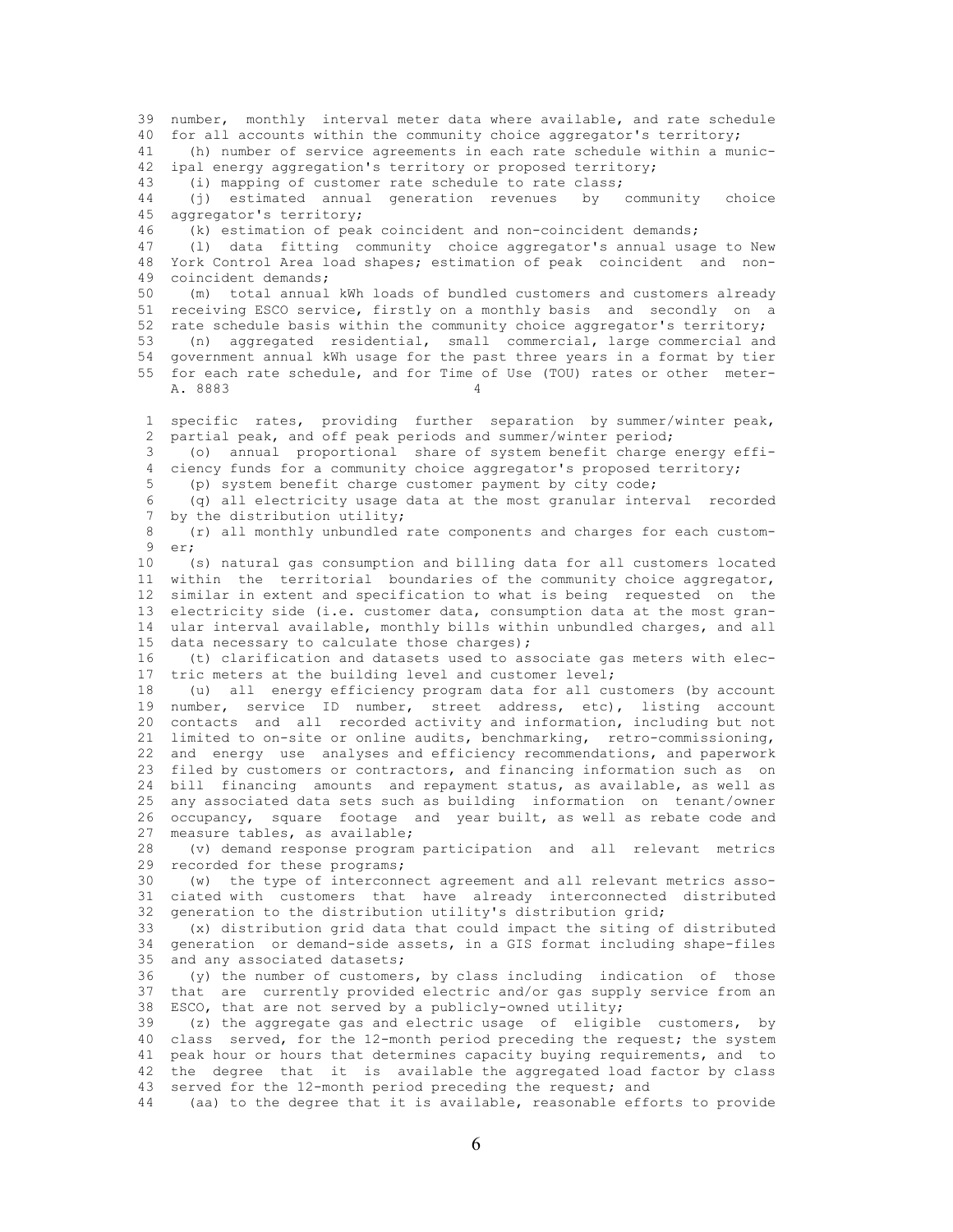45 more detailed historic information relating to energy usage character- 46 istics of customers, including but not limited to information by rate 47 class on meter type, the number of smart meters deployed, kWh usage and 48 peak demand information classification, meter reading cycle information, 49 load profile designating information, the number of customers enrolled 50 in budget billing plans, loss factor information, net-metering informa- 51 tion and any other information deemed useful by the community choice 52 aggregation program administrator to successfully solicit bids for and 53 implement the aggregation program.

 54 S 4. Selection of ESCO providers. 1. Upon receipt of utility bulk 55 information required under section three of this act, the program admin- 56 istrator is authorized to advertise for the request of bids from ESCOs A. 8883

 1 for the provision of services for a community choice aggregation 2 program. Any request for bids shall specify that a contract for aggre- 3 gation program services must:

4 (a) include price benchmarks, which shall provide for:<br>5 (i) monthly per kWh rates for electric supply services

(i) monthly per kWh rates for electric supply services for each appli-6 cable class of customers that are before the 12-month average monthly<br>7 price supply services provided by distribution utilities or lower than 7 price supply services provided by distribution utilities or lower than<br>8 the distribution utility's rate at the time of a request for bids as the distribution utility's rate at the time of a request for bids as 9 provided for in this section, except insofar as customers voluntarily 10 pay higher rates to pay for and receive ownership benefits from energy 11 efficiency retrofits and/or renewable distributed generation;

 12 (ii) monthly per Btu rates for gas supply services for each applicable 13 class of customers that are below the 12-month average monthly price of 14 supply services provided by distribution utilities or lower than the 15 distribution utility's rate at the time of a request for bids as 16 provided for in this section, except insofar as customers voluntarily 17 pay higher rates to pay for and receive ownership benefits from energy 18 efficiency retrofits and/or renewable distributed generation;

 19 (b) provide that the ESCO will not levy any form of cancellation 20 charge to participating customers who, after receiving electric and/or 21 gas supply services from the ESCO, choose to receive such supply 22 services from their respective distribution utility;

 23 (c) provide that the community choice aggregator municipal board may 24 levy a cancellation charge to participating customers only insofar as 25 such charges cover obligations to repay investment in renewable energy 26 and energy efficiency installations serving participating customers;

 27 (d) provide for a website for participating customers to view the 28 monthly rates charged for electric and/or gas supply and any related 29 renewable energy and/or energy efficiency services and products being 30 offered by the community choice aggregation program administrator; and

 31 (e) provide that any costs associated with preparation for or imple- 32 mentation of this program or contract shall be reflected in the bench- 33 mark per kWh and per Btu bid price.

34 2. (a) After a review of bids submitted for energy supply services,<br>35 community choice aggregator are authorized to select the ESCO or ESCOs community choice aggregator are authorized to select the ESCO or ESCOs 36 that will offer the best service, price, environmental, greenhouse gas 37 reductions, and local employment and local business benefits and other 38 factors considered, provided that the per kWh supply rate for electric- 39 ity and per Btu rate for gas supply services at the initiation of 40 service is lower than the distribution utility's average monthly rate 41 for supply services for the prior 12-month period, or lower than the 42 distribution utility's rate at the time of a request for bids as 43 provided for in this section and meet the requirements of subdivision 44 one of this section, provided that community choice aggregator, may at 45 their discretion, reject all bids or offers and re-advertise for new 46 bids or offers in a manner provided by this act.

 47 (b) In making a selection, community choice aggregator shall (i) 48 select one ESCO for the provision of electric supply services; and (ii) 49 select one ESCO for the provision of gas supply services, provided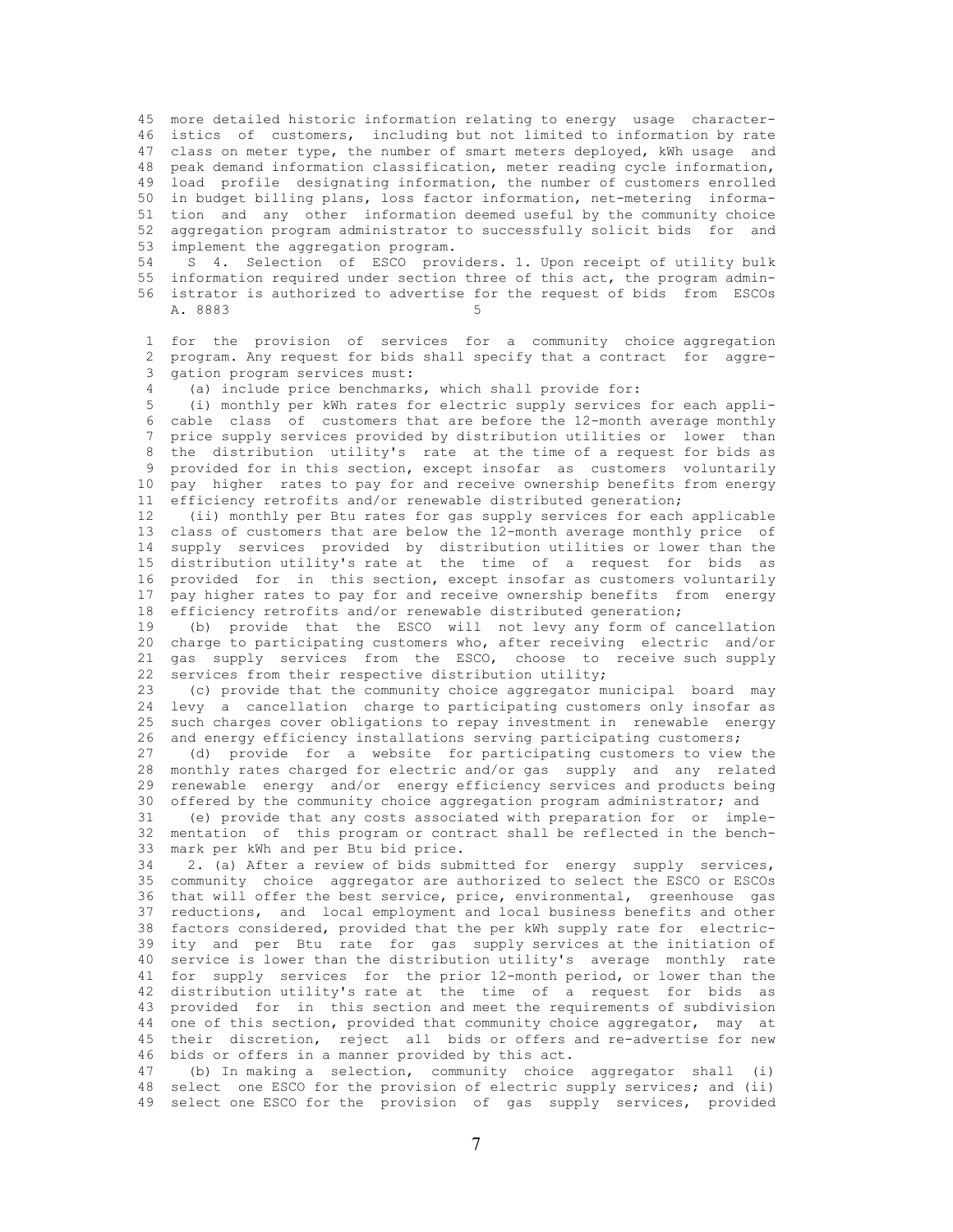50 however that the community choice aggregators may select an ESCO to 51 provide both electric and gas supply service, provided further that 52 community choice aggregators may not select any ESCO that has been 53 deemed ineligible to provide energy services by the department. 54 (c) in making a selection, community choice aggregators may contract 55 with any number of contractors to design, build, operate, and/or main- A. 8883 1 tain renewable energy facilities and energy efficiency measures that 2 provide power or capacity to the community choice aggregation program. 3 3. After selection of an ESCO or ESCOs, the community choice aggrega- 4 tors are authorized to set rates and to enter into a contract for supply 5 services by a local law of the local governing board. Such contract 6 shall include: 7 (a) provisions prohibiting the ESCO or ESCOs from denying service to 8 any customer receiving service from his or her distribution utility at 9 the commencement of such contract; 10 (b) monthly per kWh rates for electric supply services for each appli- 11 cable class of customers that is below the average monthly rate of 12 supply services provided by distribution utilities in the previous 13 12-month period or lower than the distribution utility's rate at the 14 time of a request for bids as provided for in this section, with 15 approval of any changes requiring a resolution of the community choice 16 aggregator's municipal board; 17 (c) monthly per Btu rates for gas supply services for each applicable 18 class of customers that is below the average monthly rate of supply 19 services provided by distribution utilities in the previous 12-month 20 period or lower than the distribution utility's rate at the time of a 21 request for bids as provided for in this section with approval of any 22 changes requiring a resolution of the community choice aggregator's 23 municipal board; 24 (d) provisions requiring the ESCO or ESCOs to provide electric and/or 25 gas supply rates lower than the distribution utility's electric and/or 26 gas supply rates pursuant to paragraphs (b) and (c) of this subdivision 27 for the duration of the contract, provided that a violation of this 28 provision shall subject such ESCO to refund participating customers at 29 the time of termination of a contract pursuant to section six of this 30 act, subject to a determination by resolution of the community choice 31 aggregator's municipal board; 32 (e) provisions prohibiting a community choice aggregator from opting 33 out of the contract during the term of such contract;<br>34 (f) provisions for the community choice aggregation 34 (f) provisions for the community choice aggregation municipal board to 35 decide whether to terminate a contract for services if an ESCO fails to 36 meet the price benchmarks pursuant to this act with the ESCO having 37 exclusive responsibility for all re-entry fees charged to a participat- 38 ing customer by distribution utilities for the resumption of supply 39 services; 40 (g) provisions indemnifying community choice aggregators from all<br>41 liabilities, damages and costs associated with the non-performance of an liabilities, damages and costs associated with the non-performance of an 42 ESCO operating under a contract for services; 43 (h) a requirement that the ESCO provide a performance bond if required 44 by the community choice aggregator; and 45 (i) any other requirement that the community choice aggregators deem 46 necessary for the adequate and reliable supply of electric and/or gas 47 supply services to participating customers.<br>48 55. Notice of community choice aggregati 8 5. Notice of community choice aggregation contract required. 1. Upon 49 the completion of the contract for services provided for under subdivi- 50 sion three of section four of this act, the program administrator shall

 51 obtain from distribution utilities at a reasonable cost as determined by 52 the commission within 60 days of the effective date of this act their 53 lists of customers that may be affected by such contract and provide the 54 community choice aggregators with such information, including the trans- 55 fer of all data on each meter for all eligible accounts within the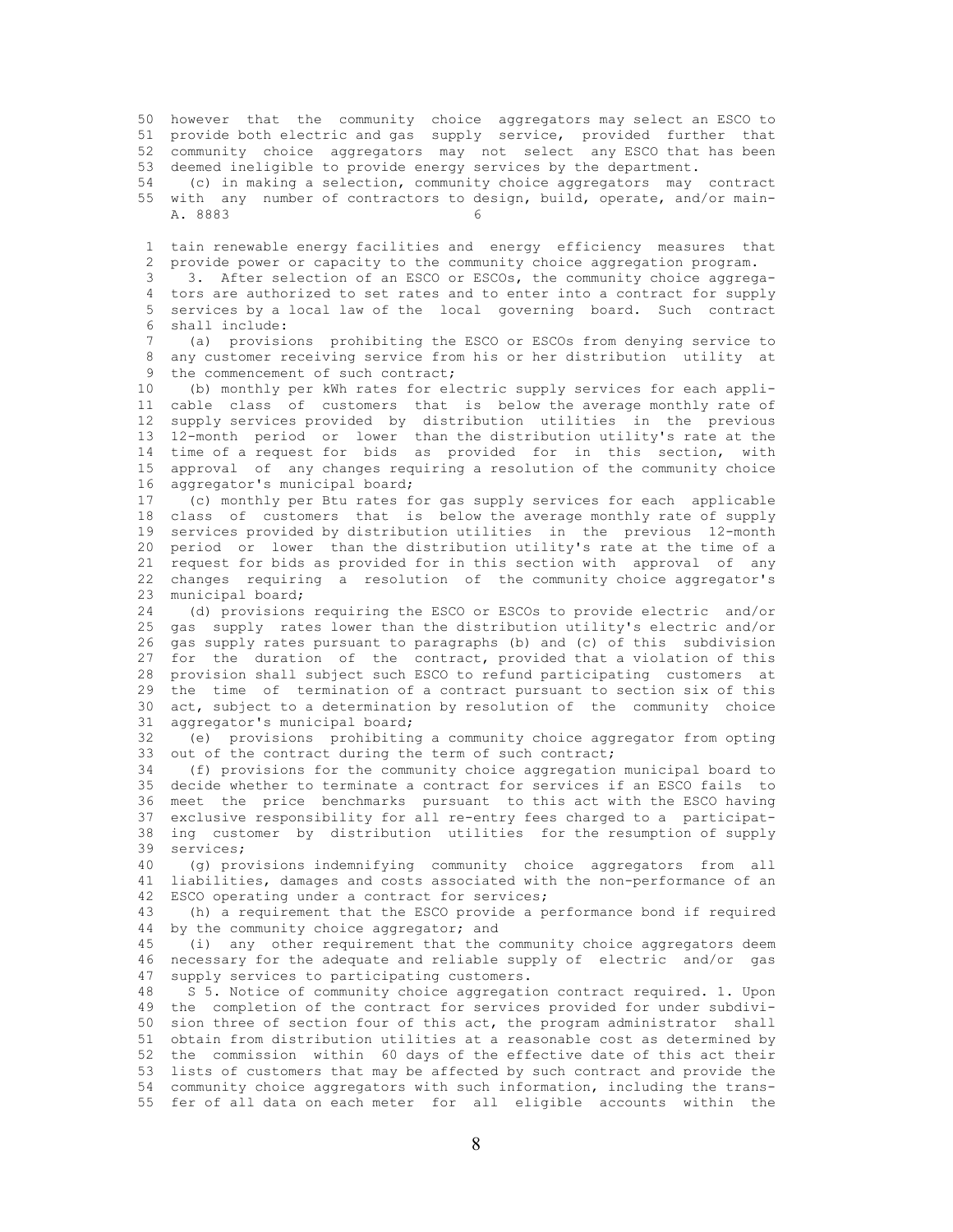56 community choice aggregator jurisdictional boundaries for the past 5 A. 8883 7

 1 years. The community choice aggregator shall then notify such customers 2 as to the provisions of such contract, including but not limited to 3 price benchmarks.

 4 2. Distribution utilities must make all reasonable preparations to 5 release customers who do not choose to opt-out pursuant to subdivision 6 three of this section from receiving electric and/or gas supply 7 services, provided that all customers shall continue to receive delivery 8 services from such utilities.<br>9 3 Upon completion of a con

 9 3. Upon completion of a contract provided for under subdivision three 10 of section four of this act, community choice aggregators must mail a 11 notice to each eligible customer not currently receiving supply services 12 from a publicly-owned utility, which shall include:

 13 (a) that the customer's municipal board has chosen to participate in a 14 community choice aggregation contract;

 15 (b) for customers not currently served by an ESCO, that unless he/she 16 elects to opt-out within 60 days of the postmarked notice, such opt-out 17 customers will become a participating customer and will receive electric 18 and/or gas supply services through a community choice aggregation<br>19 contract: contract;

 20 (c) for customers not currently served by an ESCO, instructions 21 detailing how a customer may submit an opt-out response, provided that 22 such procedures shall permit the customer to opt-out at no cost within 23 sixty days by returning a reply mail form to the program administrator, 24 as determined by the community choice aggregation municipal board;<br>25 (d) for customers not currently served by an ESCO, that each cu

(d) for customers not currently served by an ESCO, that each customer 26 who does not elect to opt-out within the prescribed period may elect to 27 opt-out of such contract at any time, but may be subject to exit fees by 28 the community choice aggregator municipal board;

 29 (e) for customers already served by an ESCO, that each customer wish- 30 ing to switch to service with the community choice aggregator may do so 31 by opting-in to the program within sixty days of the postmarked notice 32 to become a participating customer and receive electric and/or gas 33 supply services through the community choice aggregation contract;

 34 (f) for customers already receiving ESCO service that elect to opt-in 35 to the program, instructions detailing how a customer may submit an 36 opt-in response, by returning a reply mail form to the program adminis- 37 trator, as determined by the community choice aggregation municipal  $38$  board; and<br> $39$  (q) that

(g) that in the case of a participating customer the distribution 40 utility is no longer responsible for supply rates charged to such 41 customer and that all complaints about supply service under the aggre- 42 gation contract shall be the responsibility of the program administrator 43 and ESCO or ESCOs, according to the community choice aggregation 44 contract.

 45 4. Immediately following the 60-day opt-out period provided for in 46 paragraph (b) of subdivision three of this section, a community choice 47 aggregator shall provide the program administrator with the following 48 information:

 49 (a) the number of customers that received electric and/or gas supply 50 services from such distribution utility who are participating customers 51 by rate class; and

 52 (b) the name, address, and account number of each participating 53 customer.

 54 5. The program administrator, upon receipt of information required 55 under subdivision four of this section, shall submit such information 56 and the information provided for under subdivision two of section three A. 8883 8

 1 of this act to the ESCO or ESCOs. Such ESCOs shall commence supply 2 services to participating customers.